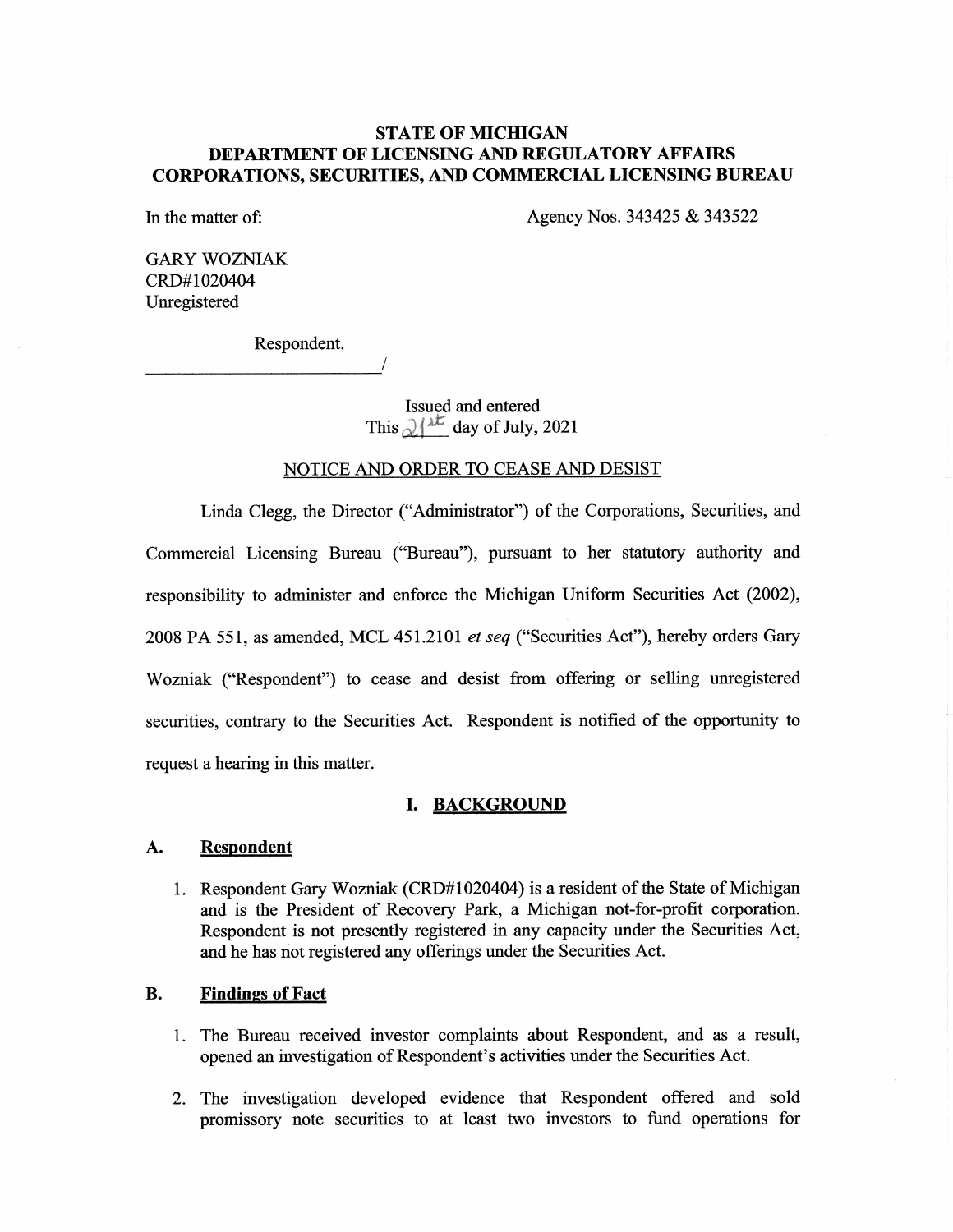Recovery Park. The Recovery Park notes were not registered under the Securities Act, and Respondent has not identified a relevant exemption, exception, preemption, or exclusion justifying the failure to register the notes.

#### II. RELEVANT STATUTORY PROVISIONS

1. Section 102c(c) of the Securities Act defines "Security", in part, as:

a note<sup>[1</sup>]; stock; treasury stock; security future; bond; debenture; evidence of indebtedness; certificate of interest or participation in a profit-sharing agreement; collateral trust certificate; preorganization certificate or subscription; transferable share; investment contract; voting trust certificate; certificate of deposit for a security; fractional undivided interest in oil, gas, or other mineral rights; put, call, straddle, option, or privilege on a security, certificate of deposit, or group or index of securities, including an interest in or based on the value of that put, call, straddle, option, or privilege on that security, certificate of deposit, or group or index of securities, put, call, straddle, option, or privilege entered into on a national securities exchange relating to foreign currency, an investment in a viatical or life settlement agreement; or, in general, an interest or instrument commonly known as a "security"; or a certificate of interest or participation in, temporary or interim certificate for, receipt for, guarantee of, or warrant or right to subscribe to or purchase, any of the foregoing...

2. Section 301 of the Securities Act, MCL 451.2301, states:

A person shall not offer or sell a security in this state unless 1 or more of the following are met:

- (a) The security is a federal covered security.
- (b) The security, transaction, or offer is exempted from registration under sections 201 to 203.
- (c) The security is registered under this act.

 $\mathfrak{f}^1$  A promissory note is presumed to be a security under the "Family Resemblance Test" adopted by the Supreme Court in Reves v Ernst & Young, 494 US 56, 64-67 (1990). The presumption may be rebutted by analyzing four factors. Those factors as applied here support the fact that the note is a security: (1) The issuer's intent was to raise funds for general operations of the business, and the buyers of the notes were interested in the profits offered to them in the form of interest on the notes; (2) the plan of distribution of the instrument was to more than one investor, some of whom understood that the notes could be converted to equity in a for-profit entity; (3) the investors could reasonably believe that the notes were securities as they were issued to fund business operations, and offered the investors profits in the form of interest; (4) no other regulatory scheme exists to provide a safeguard for investors in these notes. All four factors weigh in favor of defining these notes as securities under MCL 451.2102c(c).]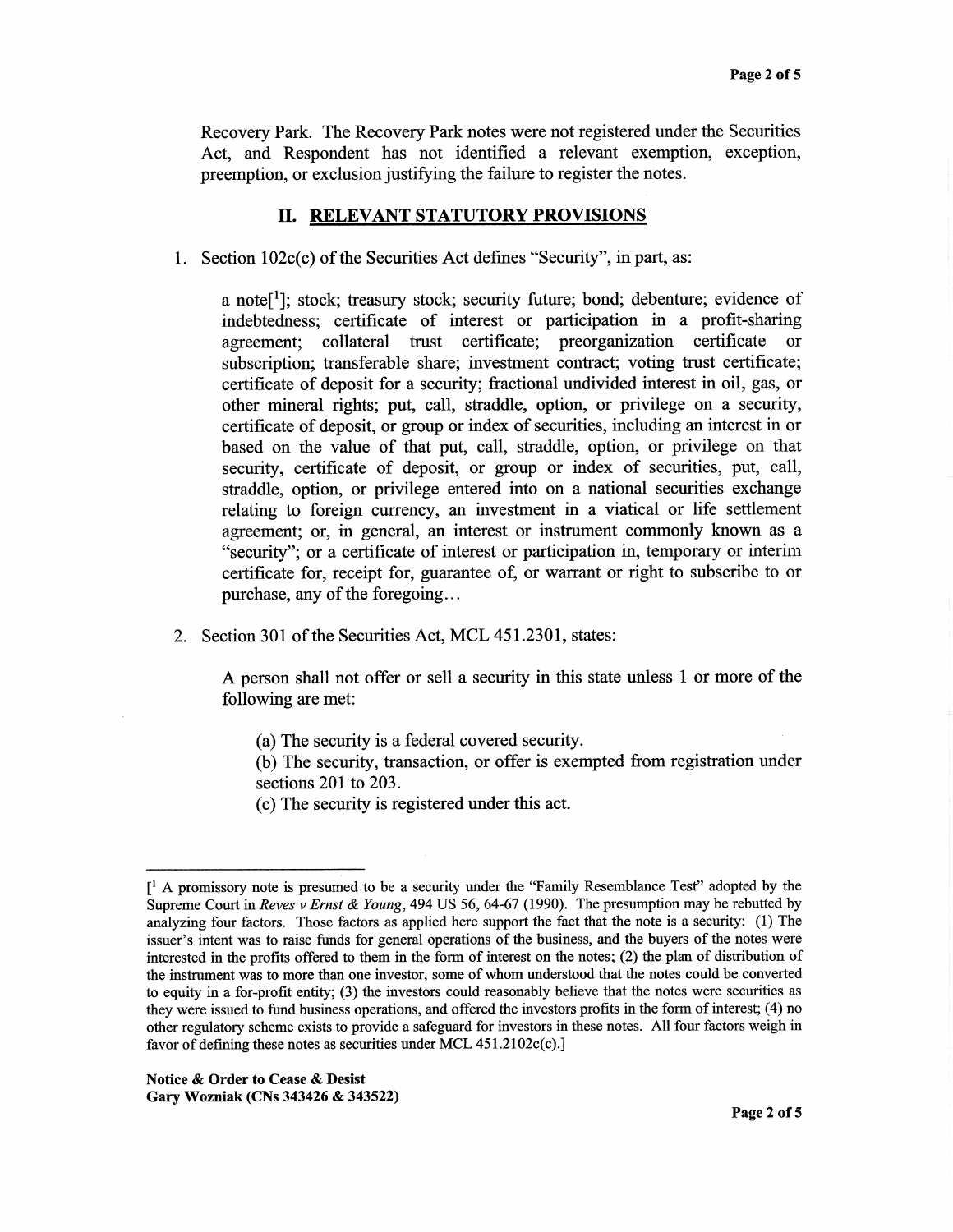3. Section 503(1) of the Securities Act, MCL 451.2503(1), states:

In a civil action or administrative proceeding under this act, a person claiming an exemption, exception, preemption, or exclusion has the burden to prove the applicability of the exemption, exception, preemption, or exclusions.

## III. CONCLUSIONS OF LAW

1. Respondent Gary Wozniak, on behalf of Recovery Park, offered and sold promissory note securities that were not federal covered, exempt from registration, or registered, in violation of section 301 of the Securities Act, MCL 451.2301.

# IV. ORDER

IT IS THEREFORE ORDERED, pursuant to section 604 of the Securities Act, MCL 451.2604, that:

- A. Respondent shall immediately CEASE AND DESIST from offering or selling unregistered securities, contrary to the Securities Act.s
- B. Pursuant to section 604(2) of the Securities Act, this Notice and Order to Cease and Desist is IMMEDIATELY EFFECTIVE.
- C. In her Final Order, the Administrator, under section 604(4) of the Securities Act, MCL 451.2604(4), intends to impose a civil fine of \$10,000.00 against Respondent.
- D. Pursuant to section 508 of the Securities Act, MCL 451.2508, a person that willfully violates the Securities Act, or an order issued under the Securities Act, is guilty of a felony punishable by imprisonment for not more than 10 years or a fine of not more than \$500,000.00 for each violation, or both. An individual convicted of violating a rule or order under this act may be fined, but shall not be imprisoned, if the individual did not have knowledge of the rule or order.

## V. NOTICE OF OPPORTUNITY FOR HEARING

Section 604 of the Securities Act, MCL 451.2604, provides that Respondent has 30 days beginning with the first day after the date of service of this Notice and Order to Cease and Desist to submit a written request to the Administrator asking that this matter be scheduled for a hearing. If the Administrator receives a written request in a timely manner, the Administrator shall schedule a hearing within 15 days after receipt of the request. The written request for a hearing must be addressed to: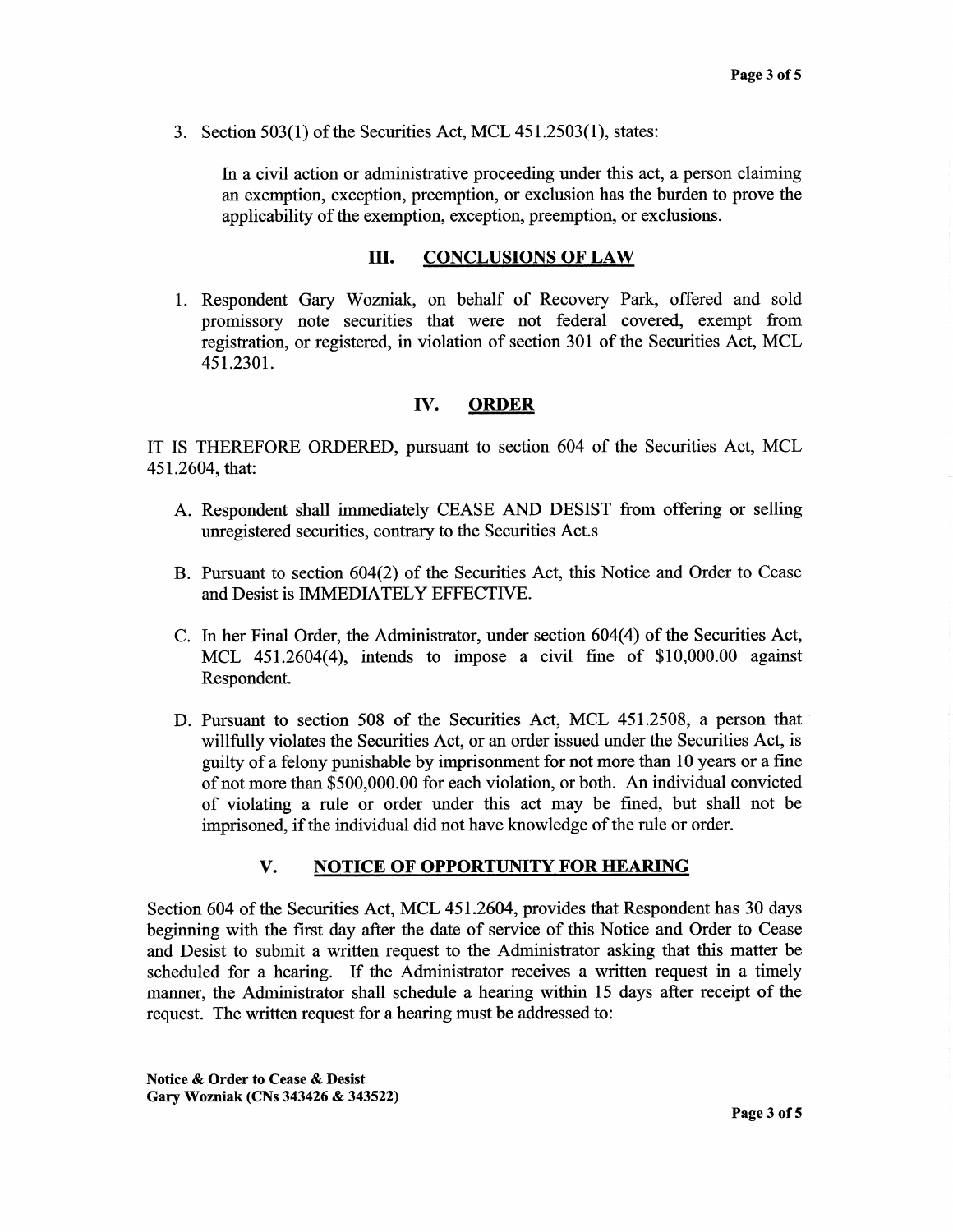Corporations, Securities & Commercial Licensing Bureau Regulatory Compliance Division P.O. Box 30018 Lansing, MI 48909

Or by email to: CSCL-FOIA@Michigan.gov

## VI. ORDER FINAL ABSENT HEARING REQUEST

A. Under section 604 of the Securities Act, MCL 451.2604, the Respondent's failure to submit a written request for a hearing to the Administrator within 30 days after the service date of this NOTICE AND ORDER TO CEASE AND DESIST shall result in this order becoming a FINAL ORDER by operation of law. The FINAL ORDER includes the imposition of the fines cited described in section IV.C., and the fine amounts set forth below will become due and payable to the Administrator within sixty (60) days after the date this order becomes final:

> \$10,000.00 — Gary Wozniak, under section 604 of the Securities Act, MCL 451.2604.

B. CIVIL FINE payments should be payable to the STATE OF MICHIGAN and contain identifying information (e.g., names and complaint numbers) and mailed to the following address:

> Corporations, Securities & Commercial Licensing Bureau Final Order Monitoring P.O. Box 30018 Lansing, MI 48909

- C. Failure to comply with the terms of this Order within the time frames specified may result in additional administrative penalties, including the summary suspension or continued suspension of all registrations held by Respondent under the Securities Act, the denial of any registration renewal, and/or the denial of any future applications for registration, until full compliance is made. Respondent may voluntarily surrender or withdraw a registration under the Securities Act; however, the surrender or withdrawal will not negate the summary suspension or continued suspension of the relevant registrations or any additional administrative proceedings if a violation of this Order or the Securities Act occurred.
- D. Failure to pay the civil fines within six (6) months after this Order becomes final may result in the referral of the civil fines to the Michigan Department of Treasury for collection action against Respondents.

Notice & Order to Cease & Desist Gary Wozniak (CNs 343426 & 343522)